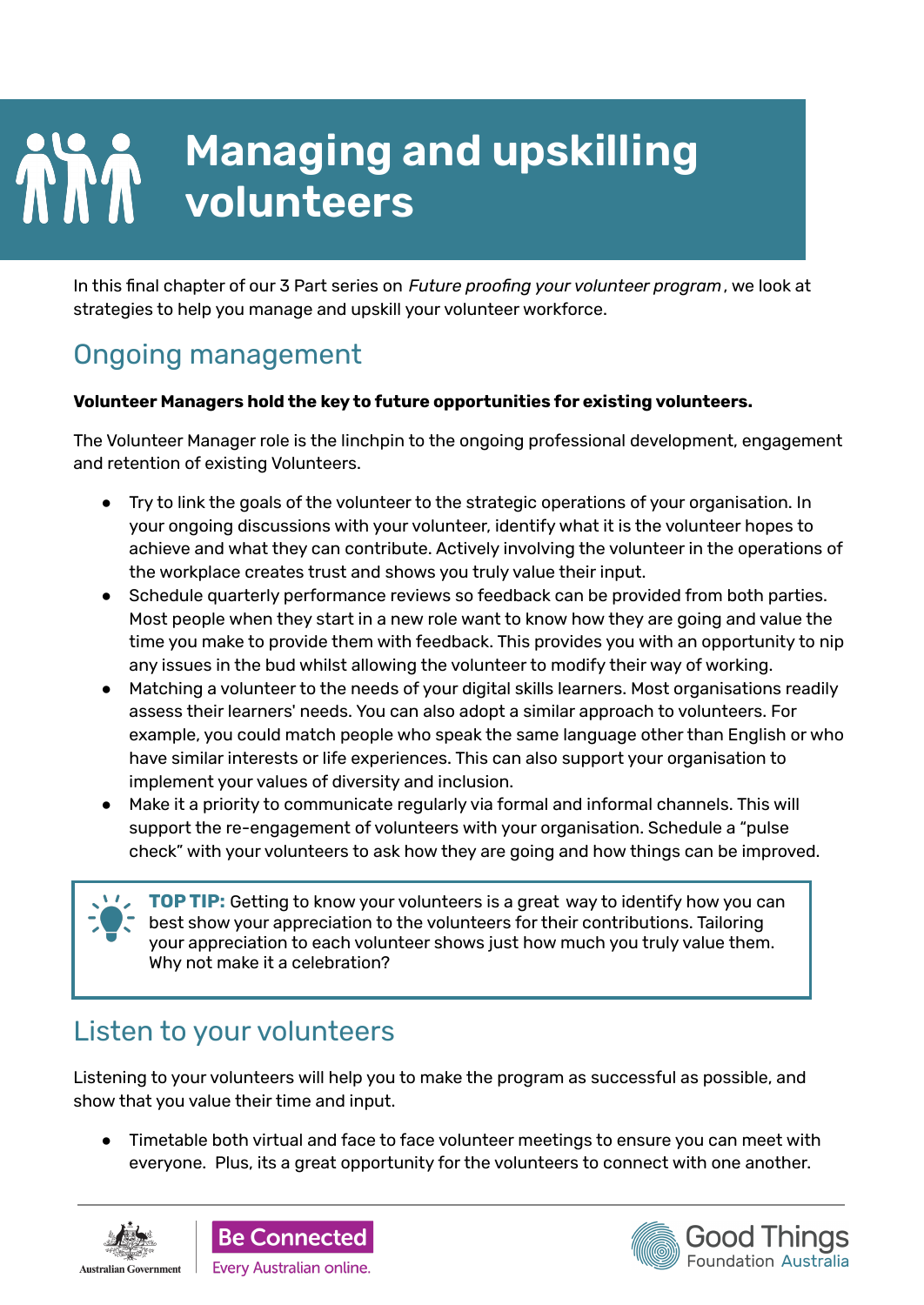- Actively seek and listen to volunteer feedback. Apply their ideas where appropriate and always provide follow up feedback if the idea is not adopted.
- Facilitate co-design opportunities for your volunteers to improve the programs your organisation offers.
- Consider creating a feedback box for those volunteers who are not comfortable in sharing their thoughts in an open forum.
- Using the volunteer feedback, create a new vision or way of engaging with the volunteers. Tap into their thoughts, feelings, knowledge and skills to help you create a sustainable volunteer program.

# Digital tools to help you manage your program

Volunteer management software can help increase your flexibility, allowing you to work remotely when needed, whilst providing you with the time to listen and be responsive to the changing needs of your volunteer workforce.

If your organisation can not afford special software, think about how free or existing digital tools you already access can be used for this purpose. Just check the security credentials of the platform you choose before storing any personal, confidential or identifiable volunteer details.

Online collaboration tools can also help you to manage your volunteers and inform them about what is happening in the organisation, especially if they are working remotely or are part time. This could include your organisation's intranet, giving volunteers video call links to join staff meetings remotely, or even online project management tools or to do lists to help them to know what to work on next.

# Upskilling

**Information gained from the performance review will help you to identify, plan and seek out opportunities to upskill your volunteer workforce.**

- Consider both formal and informal learning opportunities to develop their potential. On the job informal learning should never be underestimated. Volunteers can learn a lot from each other through discussions, observations, watching relevant videos and reading literature. Can new volunteers shadow an existing volunteer for the first couple of weeks to learn the role?
- Some volunteers may need support to keep up with tech being used in your organisation. You don't want to lose great volunteers because they can't access your new systems! Include volunteers in your digital skills programs to gain confidence and online safety tips. You can also include volunteers in any digital upskilling plans you have for your paid workforce.
- Are there other courses beyond the Be Connected suite of resources your digital mentors and volunteers can complete to then share their knowledge and support other learners?
- Volunteers are often the ideal role models for other volunteers who are at the beginning of their volunteering journey. Talk to your volunteers to find out who would be interested in acting as a role model and cross check this with the performance reviews and feedback from staff and learners. Then find ways they can assist you to mentor others. It will help to